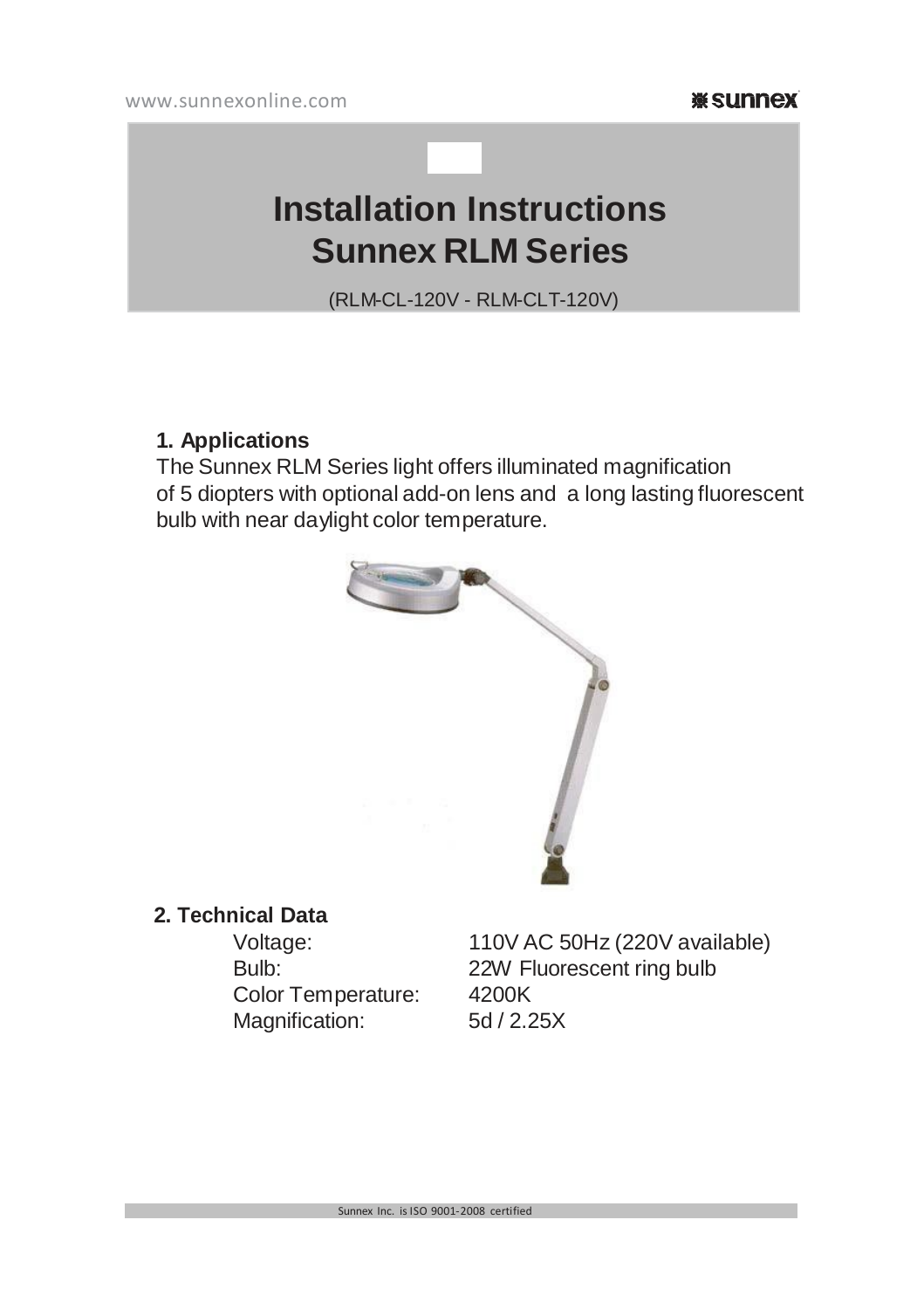# **3. M ounting Instructions**

#### **3.1 1 RLM- CL- 120 V**

C-Clamp - 22W - Articulated arm

The light fixture comes standard with a universal mounting bracket attached at the bottom.

Use screws provided with the c-clamp to attach the c-clamp to the bottom of the universal mounting bracket.



#### **3.2 2 RLM- CLT- 120 V**

Mobile Caster Base - 22W - Articulated arm

Prior to inserting the bottom stem of the articulated arm into the pole, the universal mounting bracket must be removed from the stem. The bracket will not be needed in this configuration of the RLM series light, but can be used if the light is to be mounted on a plane surface. Included in the box is also a c-clamp that can be attached to the universal mounting bracket with the provided screws. Using a size 11 Allen wrench, remove the screws from the bracket and detach the bracket from the lamp arm.

continue =>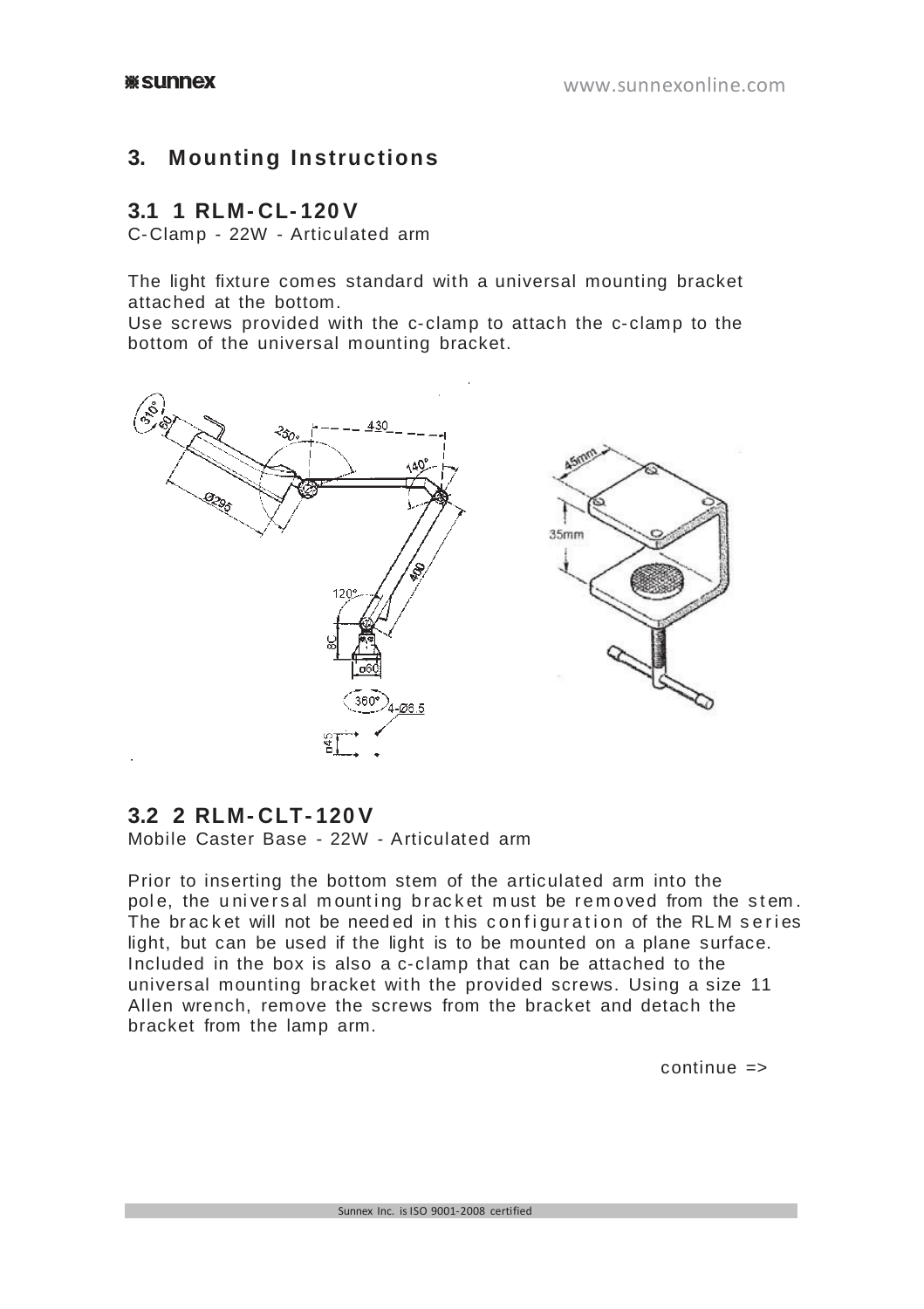- A. Insert the bottom stem of the articulated arm into the vertical pole.
- B. Secure the arm insertion by tightening the black knob. Do not use excessive force as this may damage the components.
- C. Adjust the position of the lamp head by turning the head at the joint. The arm is equipped with friction joints and can be adjusted as needed into the desired position.
- D. To attach the wire trolley, place trolley on the floor and press the base firmly down inside the wings of the trolley.
- E. CAUTION! Do not extend the arm horizontally to its full extension as this may result in instability of the base.



# **4. Sunnex Limited Warranty**

Sunnex warrants that its Products shall be free from defects in material and workmanship and this warranty shall remain in force and effect for a period of three (3) years from and after the date of its Delivery (the Warranty Period") provided that this warranty shall be subject the following conditions:

(a) ) the Sunnex Installation Instructions shall have been strictly complied with in all respects by the party performing the

installation of the Product; and

(b) ) the Product shall have been used only for the purposes for which it is intended and shall not have been abused. damaged or modified during installation or from usage.

(c) ) ordinary wear and tear shall not be covered by the terms of this warranty.

(d) ) written notice to Sunnex of the defective Product shall be given within the W arranty Period.

If a product is found to be defective and the provisions of this section have been complied with Sunnex will repair or replace the Product, at its expense.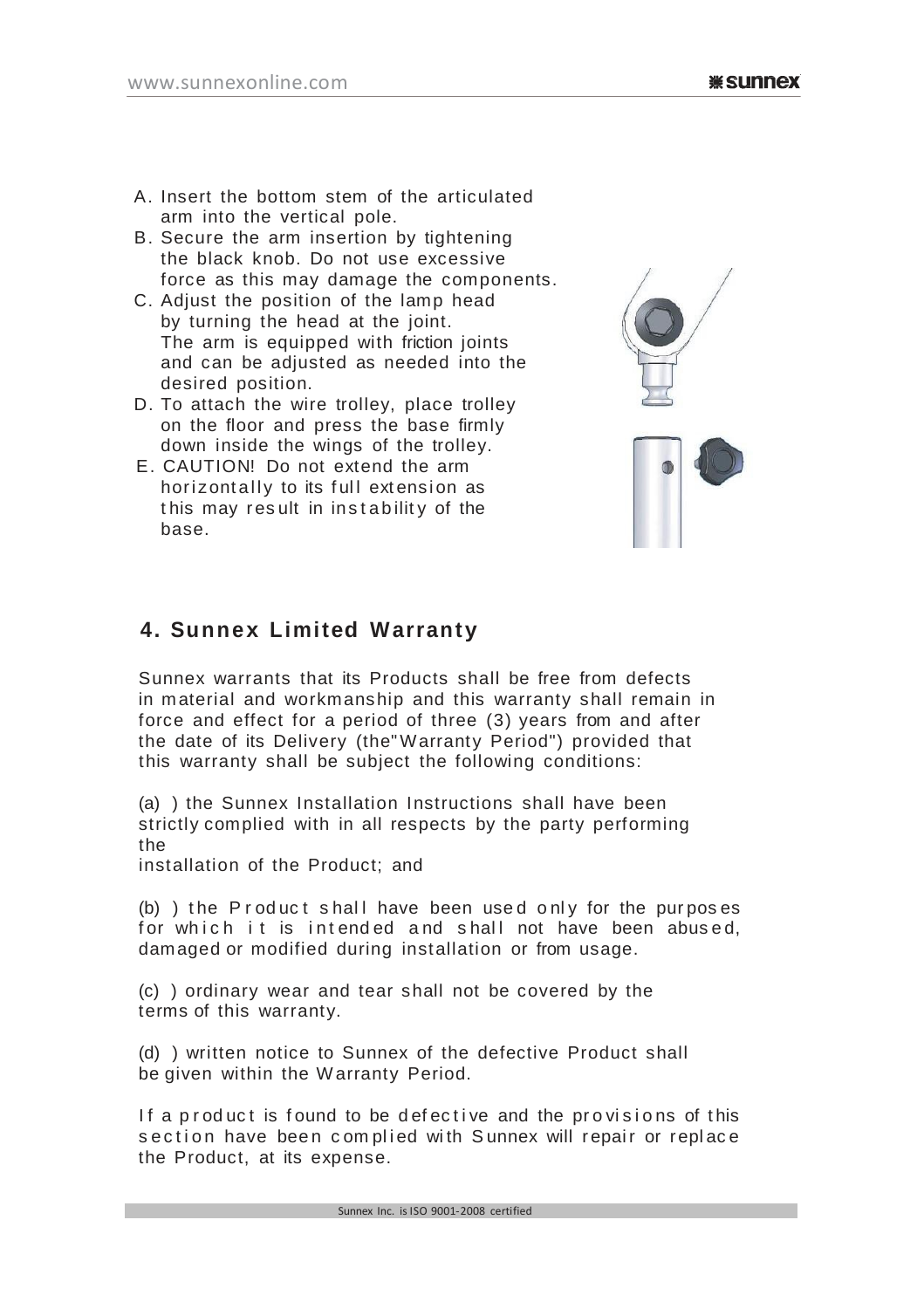Other than as herein expressly set forth there are no warranties made or given herein with respect to a product and the warranties given in statement are in lieu of all other warranties, which are hereby disclaimed. In particular, there are no express or implied warranties, and no warranty of merchantability or fitness for a particular purpose.

**Sunnex will not be liable for any special, indirect, incidental or consequential damage, loss, cost or expense whatsoever arising from the installation or use of a product or from any other cause.**

When making a claim against your Sunnex warranty, please provide the model number of your product, the date of purchase and a receipt or other proof of purchase to your Sunnex customer service representative. Sunnex Customer Service: (800)445 -7869 .

> Sunnex Inc. 8001 Tower Point Drive Charlotte, NC 28227 Ph.: (800) 445-7869 Fax: (888) 668-1920 Email: [sunnex@sunnex.com](mailto:sunnex@sunnex.com)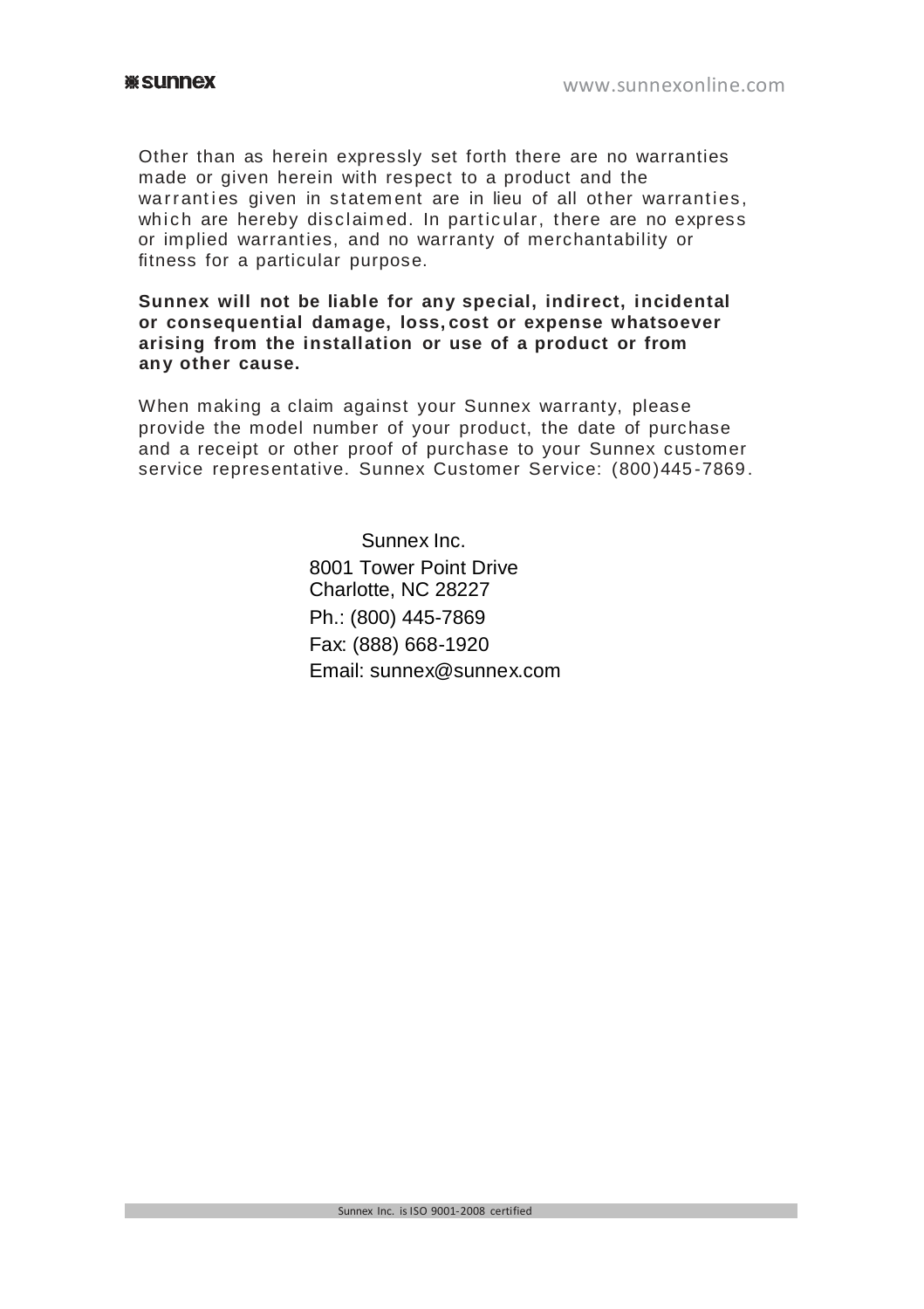# **RLM MAGNIFIER – INSTALL TUBE**

|                                                                                                                                                                                                                                                          | REMOVE 3 SCREWS<br>WITH PHILLIPS<br><b>SCREWDRIVER</b>    |
|----------------------------------------------------------------------------------------------------------------------------------------------------------------------------------------------------------------------------------------------------------|-----------------------------------------------------------|
| <b>The Contract of the Contract of the Contract of the Contract of the Contract of the Contract of the Contract of the Contract of the Contract of the Contract of the Contract of the Contract of the Contract of the Contract </b><br>C<br><b>Ugre</b> | <b>CONNECT 4-PIN</b><br>SOCKET TO TUBE<br><b>FIRMLY</b>   |
| O                                                                                                                                                                                                                                                        | <b>INSERT RETAINING</b><br>SPRING BETWEEN<br><b>WIRES</b> |